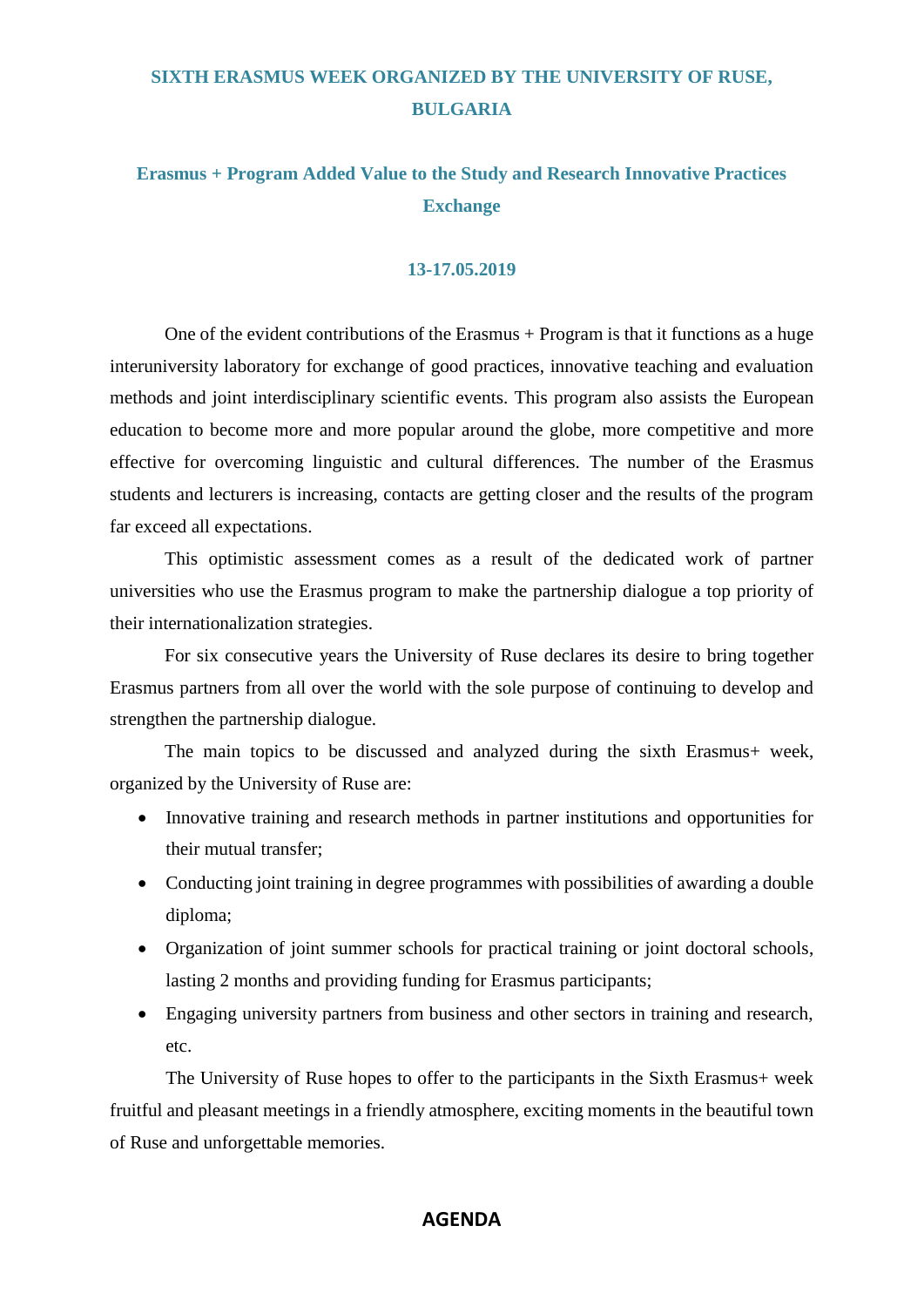| Date and time            | <b>Activity</b>                                                                                                  | <b>Venue</b>                                 |
|--------------------------|------------------------------------------------------------------------------------------------------------------|----------------------------------------------|
|                          |                                                                                                                  |                                              |
| 13.05.2019<br>(Monday)   |                                                                                                                  |                                              |
| 10:30                    | Official opening by the Rector of the University of Ruse                                                         | 2 <sub>F.204</sub>                           |
| 10:40-11:30              | Presentation of the University of Ruse and Erasmus +<br>Programme and campus walk                                | 2Г.204                                       |
| 11:30-12:30              | Youth Innovation Expo                                                                                            | <b>Kaneff Center</b>                         |
| 12:30-13:00              | Catering                                                                                                         | <b>Kaneff Center</b><br><b>Catering Hall</b> |
| 13:00:-15:00             | <b>Techno Cafe</b>                                                                                               | <b>Kaneff Center</b>                         |
|                          |                                                                                                                  |                                              |
| 14.05.2019<br>(Tuesday)  |                                                                                                                  |                                              |
| 09:30-11:00              | Guests' presentations on their universities and<br>international programmes - part 1                             | 2Г.204                                       |
| 11:00-11:15              | Coffee break                                                                                                     |                                              |
| 11:15-13:00              | Guests' presentations on their universities and<br>international programmes - part 2                             | 2Г.204                                       |
| 13:00-14:00              | Lunch                                                                                                            | "Godfather"<br>Restaurant                    |
| 14:00-16:00              | Sightseeing in Ruse                                                                                              |                                              |
|                          |                                                                                                                  |                                              |
| 15.05.2019               |                                                                                                                  |                                              |
| (Wednesday)              |                                                                                                                  |                                              |
| 10:00-12:00              | Workshop "Innovative Study and Research Practices"<br>Part 1                                                     | 2 <sub>F.204</sub>                           |
| 12:00-13:00              | Coffee break and meetings with students                                                                          | 2Г.204                                       |
| 13:00-14:00              | Lunch                                                                                                            | "Godfather"                                  |
| 19:00                    | Dinner                                                                                                           | Restaurant<br>"Amphibia"                     |
|                          |                                                                                                                  | Restaurant                                   |
|                          |                                                                                                                  |                                              |
| 16.05.2019<br>(Thursday) |                                                                                                                  |                                              |
| 10:00-12:00              | Workshop "Innovative Study and Research Practices"<br>Part 1                                                     | 2Г.204                                       |
| 12:00-12:30              | Coffee break and meetings with students                                                                          | 2Г.204                                       |
| 13:00-14:30              | Certificate awarding and Intercultural lunch (Bulgarian<br>national cuisine+ foods/drinks brought by the guests) | <b>Kaneff Centre</b>                         |
|                          |                                                                                                                  |                                              |
| 17.05.2019<br>(Friday)   | Excursion to Veliko Turnovo (optional)                                                                           |                                              |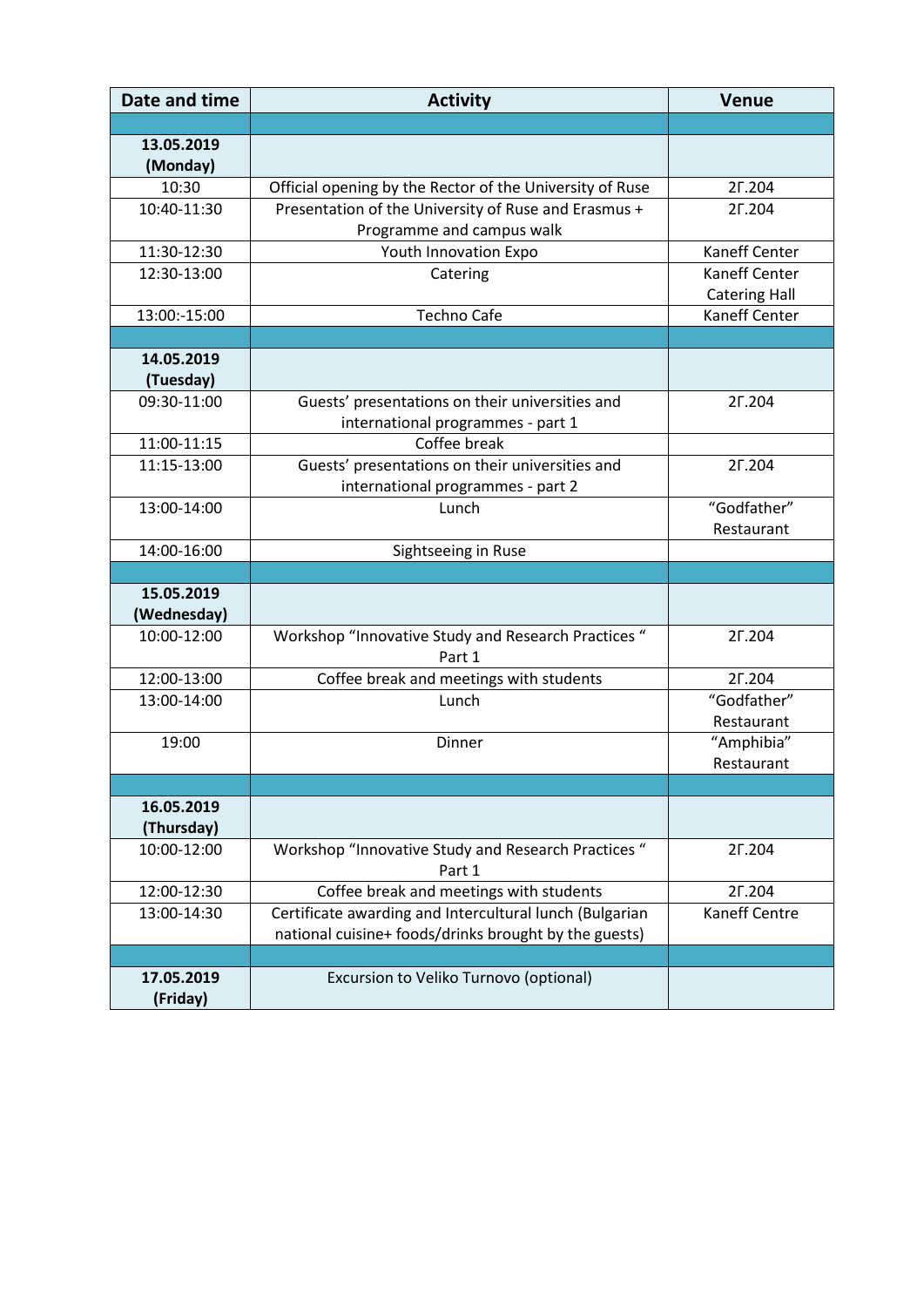

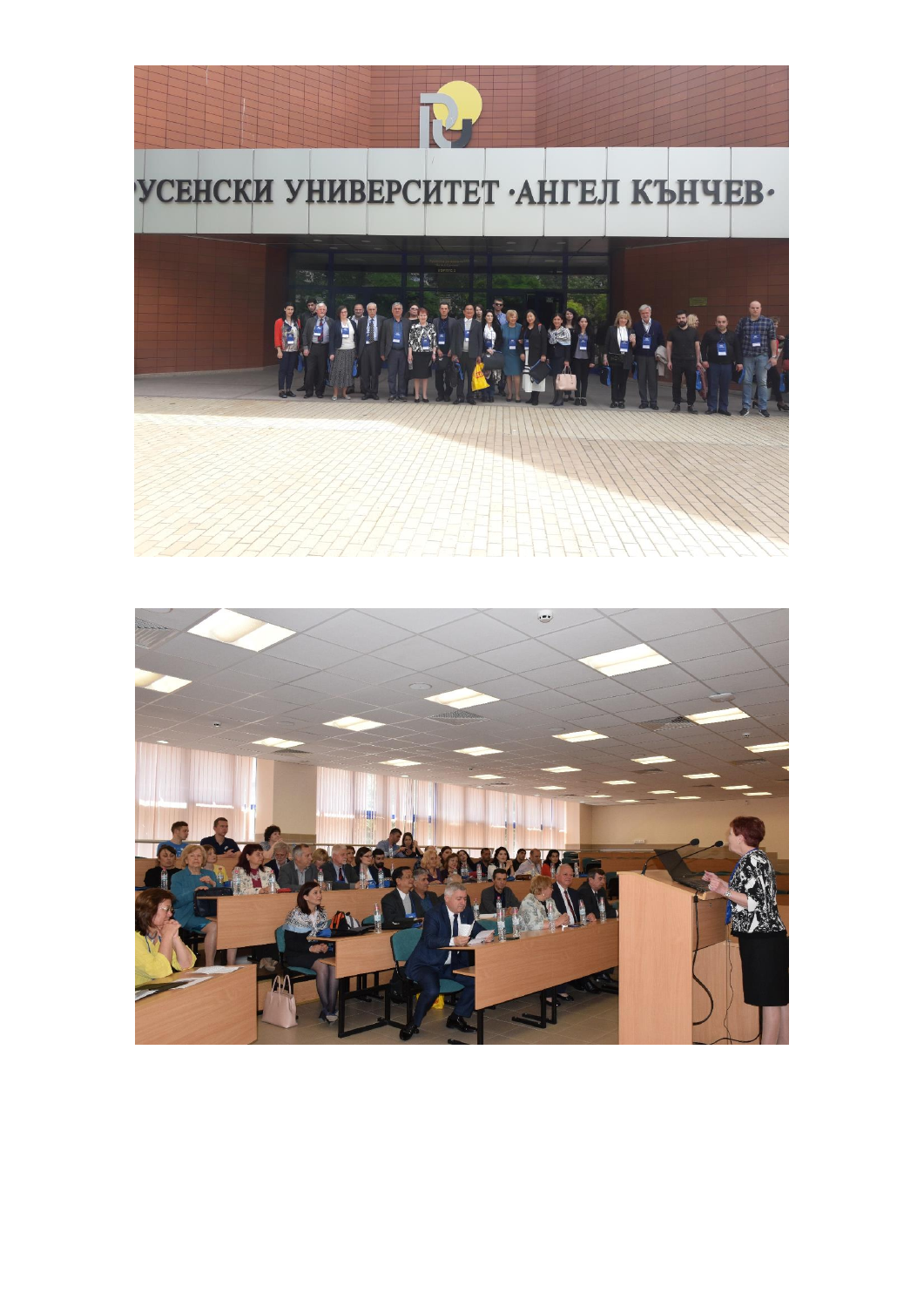